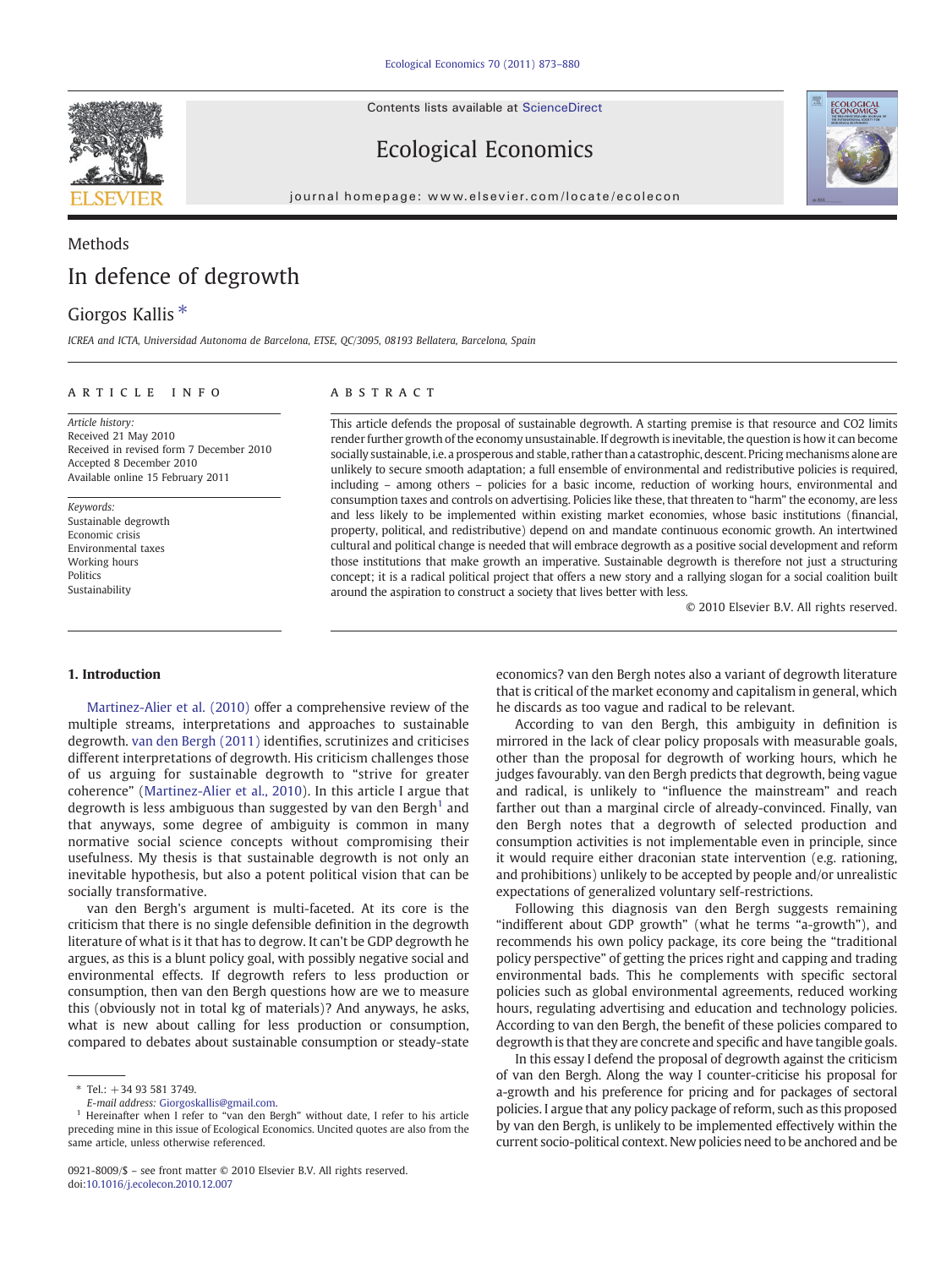part and parcel of a new overarching vision that does explicitly away with the imperative of growth, the main impediment to the type of policies advocated by van den Bergh. Sustainable degrowth is meant to offer such a vision; it is not meant to offer the single operational criterion, indicator or policy instrument that van den Bergh is looking for. It is an umbrella keyword, a multi-faceted framework that gives purpose and connects different policies and citizen initiatives. And it is a concept that builds on a deep and long philosophical, cultural, anthropological and institutional critique of the notions of growth and development [\(Castoriadis, 1985; Illich, 1973\)](#page-6-0) that I am afraid is missed by van den Bergh, and as a result oversimplified into the gross category "radical".

Sections 2 and 3 introduce the proposal of sustainable degrowth. Section 2 offers a – coherent - enough for the purposes of this essay – formulation of sustainable degrowth. There are multiple intellectual pathways to degrowth ([Bayon et al., 2010; Martinez-Alier et al., 2010\)](#page-6-0); for consistency I will follow an approach familiar with ecological economists, defining after Herman Daly and Joan Martinez-Alier degrowth as a socially sustainable reduction of society's throughput (or metabolism). Throughput reduction is incompatible with further economic growth, and will entail in all likelihood economic (GDP) degrowth. I will also explain "the new wine in the bottle", i.e. where and how degrowth departs from (and adds to) steady-state economics. Next, [Section 3](#page-3-0) discusses "how do we get from here to there", presenting some of the macro-policies put forward by the degrowth movement and explaining the logic behind them.

[Sections 4](#page-3-0)–6 focus on particular elements of van den Bergh's argument. [Section 4](#page-3-0) discusses the issue of measurement, i.e. what is to degrow. My argument is that progress towards sustainable degrowth can be measured in different ways; there is no single undeniable indicator. This is not a reason to discard the idea; normative concepts such as liberty or equality are also not unequivocally measurable, but they are useful. Note that growth and welfare are also not measured "correctly". GDP is a social convention fit for certain purposes and unfit for others; in the same way we can, if we wish, develop – imperfect – sustainable degrowth metrics as fit for purpose and context.

[Section 5](#page-4-0) argues contra van den Bergh, that we cannot afford to be agnostic to growth (i.e. a-growth). We need to take an active position and change the institutions that make GDP the natural goal of our societies. And [Section 6](#page-4-0) explains why serious caps and price changes are possible only within a society that has accepted sustainable degrowth as a desirable possibility and works to realise it.

[Section 7](#page-5-0) exposes a key difference between myself and van den Bergh. This concerns the way in which we perceive social change. I propose that big social change does not take place by appealing to those in power, but by bottom-up movements that challenge established paradigms; scientists have a role to play as partners in these movements, offering – and problematizing – structuring concepts. Seen from this perspective, a radical idea, such as degrowth is not doomed to fail. Finally, [Section 7](#page-5-0) argues that the implementation of a degrowth transition is not as difficult as assessed by van den Bergh, and it is neither totalitarian nor romantically idealistic. All it takes is a little bit more belief on our collective capacity to plan social change.

#### 2. Defining Degrowth

Sustainable degrowth can be defined from an ecological–economic perspective as a socially sustainable and equitable reduction (and eventually stabilisation) of society's throughput. Throughput refers to the materials and energy a society extracts, processes, transports and distributes, to consume and return back to the environment as waste [\(Daly, 1996](#page-6-0)). Throughput is the "food" of the social body's metabolism [\(Martinez-Alier, 2009b](#page-7-0)). In the process of this social metabolism, entropy is increasing, slower or faster ([Georgescu-Roegen, 1973](#page-6-0)). Humanity and planet earth will eventually die, as each human body dies. This is an inescapable law of physics; the question is how fast and soon will this happen ([Georgescu-Roegen, 1973](#page-6-0)). A de-grown steadystate will not be steady for infinity, but will arrest the speed of entropic degradation [\(Kerschner, 2010\)](#page-7-0). The steady-state concerns only material throughput; qualitative changes and innovations in the economic, social or cultural sphere will still take place ([Daly, 1996](#page-6-0)).

Sustainable degrowth departs from the sustainable development rhetoric since it postulates that throughput cannot be reduced with growing GDP, and even more, that throughput degrowth will inevitably entail a smaller – and qualitatively different – economy, i.e. GDP degrowth. The basis for this is evidence that further economic growth is bound to: i) exhaust non-renewable energy and material sources [\(Heinberg, 2010](#page-7-0)) and ii) pose unrealistic expectations of efficiency improvements or technological breakthroughs in order to stay with in IPCC's CO2 thresholds [\(Jackson, 2009; Victor, 2010\)](#page-7-0). Renewable energies also yield less of a surplus than conventionally thought if one takes into account the energy required for their (re)production [\(Murphy and Hall, 2010](#page-7-0)). The prophesised decoupling of economic growth from throughput (material or energy use or CO2 emissions) is not happening ([Jackson, 2009\)](#page-7-0). And this may have to do with the fact that efficiency improvements tend to rebound to increased consumption as relative prices fall [\(Polimeni et al., 2008; Sorrell, 2007\)](#page-7-0). We cannot rule out in theory the possibility of a dematerialized, service economy (see however [Odum and Odum \(2001\)](#page-7-0) for a counterargument given the high position of services in the embodied energy hierarchy). But if we are to opt for a precautionary approach, we should side with [Daly \(1996\),](#page-6-0) who assumes a correlation of throughput and GDP, and argues for limits on the scale of the economy rather than hoping for technological, efficiency or dematerialization miracles.

[van den Bergh \(2011\)](#page-7-0) instead argues that the relationship between throughput, GDP and welfare is too complex for any definite statements. He says that history is no guide for the future and calls for persistence in the face of important negotiations for climate change (one of course can be more pessimistic given that negotiations did not start this year, but date back at least to the Rio 1992 conference). In his view, a throughput-reducing restructuring does not have by necessity to lead to less GDP, and anyways our focus should be on welfare, not income. If by "restructuring" he means a future with less income but more welfare, then we are talking about the same thing, captured well in my view under the term sustainable degrowth. If instead he envisages a future arrangement that through behavioural changes will maintain (or increase) incomes while cutting resource use dramatically, he has to outline how this will look like, because I cannot see any other option than what has been called in the literature as "dematerialization" or "absolute decoupling".

The goal of sustainable degrowth is not to degrow GDP. GDP will inevitably decline as an outcome of sustainable degrowth, but the question is whether this can happen in a socially and environmentally sustainable way.<sup>2</sup> None in the degrowth research community has argued in normative terms for "striving for negative GDP growth" (van den Bergh). Many of us have welcomed the currently experienced GDP degrowth as a possible manifestation of ecological limits to growth [\(Kallis et al., 2009](#page-7-0)), with environmental benefits due to reduced CO2 emissions [\(Martinez-Alier, 2009a](#page-7-0)) and as a window of opportunity for political changes that will make the inevitable degrowth of the economy socially sustainable ([Schneider et al., 2010\)](#page-7-0). But one thing is to welcome the crisis as a reality-check and an opportunity, and another one to say that this is the objective. Sustainable degrowth is not equivalent to negative GDP growth in a growth economy. This has its own name: recession, or if prolonged, depression. These cause a cascade of effects in

 $2$  van den Bergh has a lot to say about possible negative environmental and social impacts of degrowth, such as a shift to polluting activities. But note that negative effects are possible in any type of change. Even stringent climate change policies or emission caps can be environmentally harmful if they lead to renewed forest logging for fuel, nuclear energy or hydro-electric dams, more so if the same scale of economic activity is to be maintained. At least an overall reduction of the scale of the economy promises that the overall environmental impact will be reduced, beyond qualitative shifts.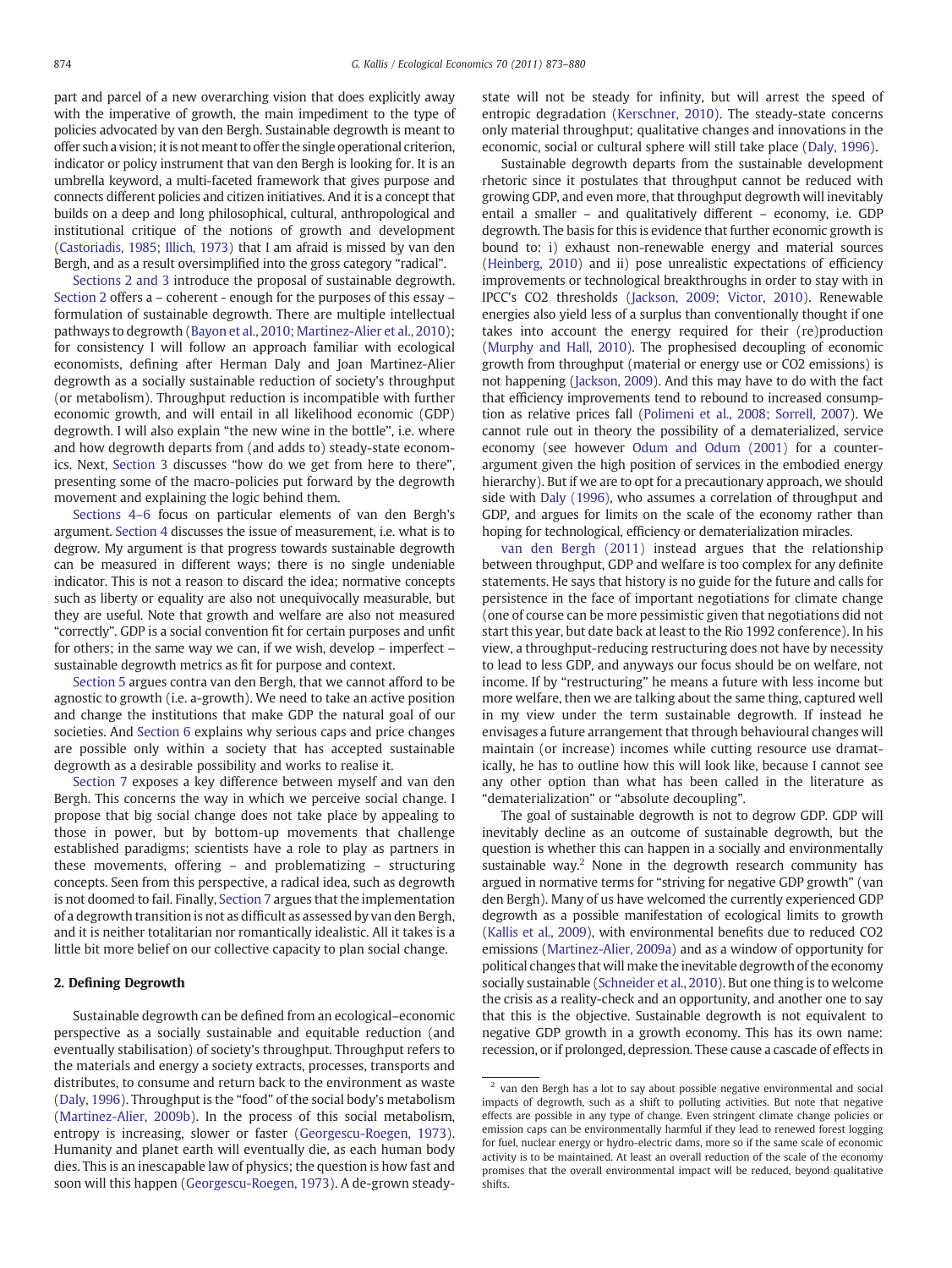terms of unemployment, economic insecurity, lack of credit and finally collapse of social peace [\(Spangenberg, 2010\)](#page-7-0). Sustainable degrowth instead is the hypothesis that the inevitable – and desirable – economic (GDP) degrowth can be turned socially sustainable ([Martinez-Alier](#page-7-0) [et al., 2010; Schneider et al., 2010](#page-7-0)). It is a vision of a smooth process of downshifting the economy through institutional changes, managing collectively a "prosperous way down" [\(Odum and Odum, 2001\)](#page-7-0).

The above propositions are "old wine" for ecological economists familiar with steady-state economics. There shouldn't be any surprise also with the logical extension that if we were to reach a steady state in the 1970s, then we have to degrow back to it forty years later. However, sustainable degrowth goes further:

First, there is a concern whether the descent to a steady-state can be achieved primarily by economic reforms, such as cap-and-trade mechanisms, the preferred policy instrument in steady-state economics. This is discussed more extensively in [Section 5.](#page-4-0)

Second, beyond investments in natural capital ([Daly, 1996](#page-6-0)), degrowth opens up the discussion of selective downscaling of manmade capital. It seems intuitive that if as a society we are to stay within ecological limits we will have to do with less high-speed transport infrastructures, space missions for tourists, new airports, or factories producing unnecessary gadgets, faster cars or better televisions [\(Latouche, 2009](#page-7-0)). We may still need more renewable energy infrastructures, better social (education, and health) services, more public squares or theatres, and localised organic food production and retailing centres. We need therefore a "selective degrowth" [\(Latouche, 2009\)](#page-7-0), redistributing resources between public and private consumption and within and between generations.<sup>3</sup> Selective degrowth opens up a political debate about which extraction– production–consumption activities need to degrow and which ones need to grow. This choice cannot be left to market forces alone, because markets often bring havoc rather than gradual adaptation (the current crisis an example), and because markets discriminate in favour of the "haves" and against the "have nots". This is not only an ethical consideration, but also a politically pragmatic one, as popular support is required for a transition of that magnitude.

Are such selective outcomes possible within an economy whose overall scale is to shrink? van den Bergh raises the prospect of declining investments in renewable energies and declining social services under a degrowth scenario. However, essential public services do not need growth to be sustained. Cuba, the only country in the world which according to the WWF combines a high UNDP Human Development Index with a low ecological footprint [\(Latouche, 2009](#page-7-0), 10) has maintained a high quality of health and education services (comparable to those of the U.S.) despite its poor and degrowing economy.<sup>4</sup> And preliminary models suggest that investment in renewable energy needs not suffer under a degrowth scenario, given certain reallocations of public investments ([D'Alessandro et al., 2010](#page-6-0)). All these suggest that, at least, we should consider and study the possibility of sustainable degrowth, rather than rush to reject it.

The third, and most important, extension of the steady-state argument is the recognition that there is a possible incompatibility between foundational institutions of market economies and the goal of degrowth to a steady-state. In a general sense, that is not missed by politicians, the press or the population at large, degrowth, even if socially sustainable, is likely to shrink the surpluses and profits of private enterprises, redistribute costs between capital and labour and hence meet the resistance of those who have economic and political power ([Spangenberg, 2010\)](#page-7-0). This is not only because corporations have disproportional power in politics and media and can stop environmental or social reforms that harm their interests; there is a growing literature that suggests that the quest for growth is a structural feature of capitalism in all its varieties [\(Harvey, 2007](#page-7-0)). From this perspective, the problem is not the psychology of individual "greedy capitalists", but a system that structurally asks for greedy behaviours. Growth is not an option, but an imperative stemming from the structure of basic institutions, such as the use of private property as a collateral [\(van Griethuysen, 2010\)](#page-7-0), debt, interest rate and credit ([Loehr, 2010; Douthwaite, 2010\)](#page-7-0), and the grow-or-die competition of private enterprises for profit and market share (firms opting for a steady-state in their profits, will be eliminated out by competitors) [\(Kovel, 2002\)](#page-7-0). Under capitalism as we know it, the whole ensemble of economic institutions causes to reinvest any surplus accumulated back into production and further accumulation [\(Harvey, 2007](#page-7-0)). When growth stops as is currently the case, the edifice starts trembling. Debts cannot be paid, credit runs out and unemployment sky-rockets.

It is in this sense that some people writing on degrowth recognize the need for systemic political, institutional and cultural change (what van den Bergh frames and dismisses as "radical degrowth") in order to create a different system where expansion will no longer be a necessity and where economic rationality and goals of efficiency and maximization will not dominate all other social rationalities and goals [\(Gorz, 1994; Latouche, 2009; Polanyi, 1944](#page-6-0)).

A common response to the above is that capitalism is the best that we have, and that all other alternatives tried in the 20th century did worse. Indeed, experienced communist regimes also sought continuous – state rather than private – accumulation and growth ([Latouche, 2009](#page-7-0)). Experienced communism failed to create an alternative individual and collective imaginary to the capitalist one of material affluence and economic growth ([Castoriadis, 1985\)](#page-6-0). The professionalization of expertise and the bureaucratization and centralization of government characterised communist and capitalist countries alike [\(Illich, 1973\)](#page-7-0). [Fotopoulos \(2009\)](#page-6-0) on the other hand, argues that whereas a planned (socialist or communist) economy chooses to grow, or is indirectly forced to by the dynamics of geopolitical competition (arm races), a market/capitalist economy "has to" "grow or die" given the dynamics of its foundational institutions of wage labour, private property, competition and allocation– mostly – by prices.

While this is a complicated debate, the crucial question here is whether the capitalist, market economies in which the majority of us live today can conceivably degrow voluntarily and stabilise into a steady-state. I think not. More than likely this will only be possible with such a radical change in the basic institutions of property, work, credit and allocation, that the system that will result will no longer be identifiable as capitalism [\(Gorz, 1994; Jackson, 2009; Latouche, 2009](#page-6-0)). [van den Bergh \(2011\)](#page-7-0) has a point though: there is a problematic vagueness in the degrowth proposal in so far as the post-capitalist alternative to which it hints is not specified. However this is not a reason for discarding the diagnosis: i.e. that growth is unsustainable and that the institutions of what came to be known as "capitalism" that mandate it, have to change. In fact, it might be better to remain agnostic and pluralistic at this stage about what a post-capitalist alternative could look like and let it emerge organically from the ground, rather than dictate it from any intellectual or political height.

In conclusion I propose a reformulation and alternative assemblage of the interpretations of degrowth that van den Bergh separated and criticised. Sustainable degrowth is defined as a socially sustainable process of downscaling society's metabolism and throughput, i.e. a degrowth of material production and consumption in van den Bergh's terms. This will inevitably lead to a decline in GDP, but this is

<sup>&</sup>lt;sup>3</sup> It is socially irrational for example to waste scarce resources with high potential, such as oil, in luxuries and conspicuous consumption, and not conserve them for the priority uses of future generations, such as health care or the preservation of information (see [Odum and Odum, 2001\)](#page-7-0).

There is no reason to assume that this success has been bought at the expense of democracy and individual freedoms (i.e. that there is a link between the undemocratic character of the Cuban regime and the success of its social policies), unless one believes that if people are left free to choose they will always vote against their own interest of good public services. This indeed would be a heavy blow to the idea of democracy.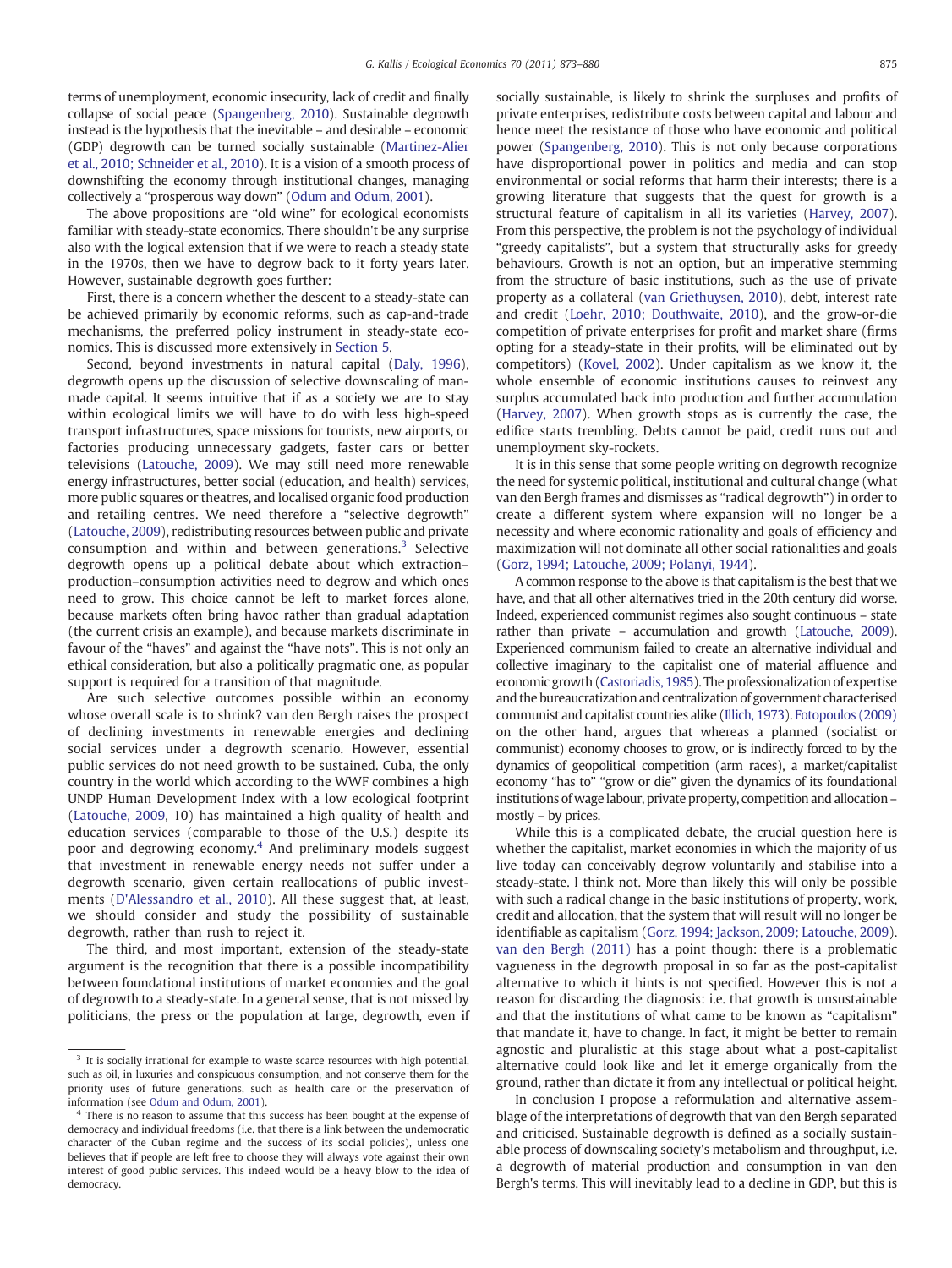<span id="page-3-0"></span>not the objective per se. The hypothesis is that degrowth can, under certain conditions and policies, increase welfare and improve environmental conditions. Policies are proposed towards this end, including – but not only – a decrease of working hours (see [Section 7](#page-5-0)). Finally, since capitalism needs growth, a fundamental reworking of its institutions and imaginaries is necessary for sustainable degrowth (van den Bergh termed "radical degrowth").

#### 3. Policies for Sustainable Degrowth

Proposals on "how to degrow" are still fragmented and diverse, including a wide range of ideas ranging from radical "exit from the economy" alternatives (e.g. eco-villages, co-housing and rurban squats, consumer-producer cooperatives, permaculture and subsistence organic farming, and alternative non-monetary exchange systems) to proposals about a different type of associated, multilevel confederational direct democracy ([Fotopoulos, 2009](#page-6-0)) to more reformist institutional and policy changes at the State level [\(Fournier,](#page-6-0) [2008,](#page-6-0) see also [www.degrowth.eu](http://www.degrowth.eu)). A sort of consensus emerges concerning the latter (e.g. [Victor, 2010; Jackson, 2009; Latouche,](#page-7-0) [2009; Speth, 2009](#page-7-0)). Reforms emphasise redistribution (of work and leisure, natural resources and wealth), social security and gradual decentralization and relocalisation of the economy, as a way to reduce throughput and manage a stable adaptation to a smaller economy.

Concrete policies discussed in this vein include a reduction of working hours [\(Gorz, 1994; Victor, 2010\)](#page-6-0), including the proposal of a 21-hour working week ([www.neweconomics.org\)](http://www.neweconomics.org), institutions guaranteeing minimum health and economic security to all, such as a basic income ([Raventós, 2007\)](#page-7-0), labour policies that allow for less productivity and more employment in sectors where human contact adds value, such as health or education [\(Jackson, 2009\)](#page-7-0) and salary caps ([Latouche, 2009](#page-7-0)). Redistributive taxation, taxes on international capital movement and a tightened control on tax havens, is hoped to secure enough funds to finance low economic cost-high welfare public investments, e.g. in community education or health and in convivial goods, such as new public squares, open spaces, community gardens, etc ([Latouche, 2009\)](#page-7-0). The reduction of working hours is also expected to increase welfare.

Policy instruments discussed for the strengthening of local economies (re-localisation) include the circulation of locally-based complementary currencies that keep wealth within the communities [\(Seyfang, 2001](#page-7-0)) and the breaking-down and decentralization of banks and financial institutions [\(Korten, 2008\)](#page-7-0).

Taxes on environmental damages, CO2 and nuclear energy are other systemic interventions proposed and so are caps (limits) on CO2, energy and resource uses and pollution ([Alcott, 2010\)](#page-6-0). Caps can also take the form of moratoria on resource extraction and new infrastructures (nuclear plants, highways or dam infrastructures), or commitments to leave resources in the ground ([Kallis and Martinez-](#page-7-0)[Alier, 2010](#page-7-0)). Regulatory bans are foreseen for very harmful activities (e.g. resource extraction in frontier areas, and nuclear energy), including advertising [\(Latouche, 2009](#page-7-0); see also [www.degrowth.eu\)](http://www.degrowth.eu).

These policies are not always new, and may have been proposed in the past and in different contexts. In fact, they are not incompatible with part of the policy package of van den Bergh. The crucial difference here is however that the degrowth package is seen as part of an overall change in direction; not only the means but also the ends change. In [Sections 6 and 7](#page-4-0) I explain why this is important.

#### 4. Measuring Degrowth

A central criticism in van den Bergh's article is that degrowth definitions are imprecise since they cannot be expressed in a clear goal and associated metric. For example, assuming that we propose GDP degrowth (which we do not), van den Bergh argues that GDP does not distinguish between dirty and clean economic activity, hence a GDP decline can be environmentally harmful. Equally he criticises consumption or production degrowth because aggregate consumption in monetary terms or physical degrowth in kg hides composition and baskets together important with un-important parameters. van den Bergh's criticism is fair: there is no single material, energy, value or other aggregate parameter that measures progress in the direction of sustainable degrowth. But is this a problem?

van den Bergh implies that in so far as sustainable degrowth cannot be measured, it remains imprecise and therefore not very useful, scientifically or politically, more so since in this way there is no yardstick to evaluate policy effectiveness. However, precision is not equivalent to measurability, and more importantly, usefulness is not necessarily related to definitional precision. There are many concepts in the social sciences that help us structure reality, understand social patterns or imagine and shape a new direction, but they cannot be captured in indicators or expressed in numbers. For example, there are conflicting interpretations of "liberty" or "equality", and no undisputed variables to measure them. Still we can intuitively sense what a breach of liberty is.

Furthermore as [Martinez-Alier et al. \(2010\)](#page-7-0) note "the validity of concepts … not only hold by their intellectual framing but also by their capacity to contribute to the social changes they advocate". Philosophers are still scribbling over the meaning of "liberty" or "equality", but this did not stop the French revolution from changing the world, probably for the better. Likewise, degrowth will be politically useful if it mobilises people to bring beneficial social change and this will not be determined by whether it can be expressed in a single indicator or not. van den Bergh is right that political change requires also concrete proposals, or even rallying slogans with specific (measurable) demands. The call for equality for example was expressed in concrete demands to end slavery, give women equal rights or provide full employment and social security. These were indeed clear and unequivocal goals unlike sustainable degrowth. But sustainable degrowth is not meant to be a call in itself but an umbrella vision, like equality, that brings together under a common framework a number of specific demands: 21-hour working week, basic income for all, leave oil in the ground, cap CO2, cap salaries, etc (see [www.degrowth.eu](http://www.degrowth.eu) and [http://www.neweconomics.](http://www.neweconomics.org/) [org/\)](http://www.neweconomics.org/). Any of these specific demands can act as an entry points towards a degrowth transition. Importantly, these demands can create broader social coalitions, including not only environmentallyconcerned groups, but also trade unions, precarious workers and the unemployed or environmental justice movements in the Global South [\(Gorz, 1994; Martinez-Alier, 2010\)](#page-6-0).

Despite my argument against the importance of measurability, I do not mean that we cannot work out indicators to capture different aspects of sustainable degrowth. We can think for example of possible variables that capture socially sustainable degrowth, such as throughput-related ones (e.g.: CO2 emissions, percentage of land that is urbanized, hazardous waste in kg per capita, and total km travelled by food from source to consumption) and/or welfare ones (poverty levels, equality indicators, self-reported happiness, etc). Disaggregated information may be more valuable in some analytical or policy contexts, and aggregated indexes, with due recognition of their caveats, in other, more communicative contexts. Decrease of throughput variables and increase of welfare variables (or an aggregate of them) may indicate progress in the direction of sustainable degrowth. Of course there are problems in aggregating different environmental indices or material flows ([van den](#page-7-0) [Bergh, 2011](#page-7-0)), but I am confident that the fact that kgs of gravel cannot be aggregated with kgs of gold will not come as news to researchers of the Wuppertal Institute in Germany who have been working with material flow indicators. Of course any indicator system is imperfect, entailing incommensurable value claims and choices on what to measure, ad hoc weighing for aggregation or problems of empirical measurement. But this is not particular to degrowth and it cannot be an argument against it.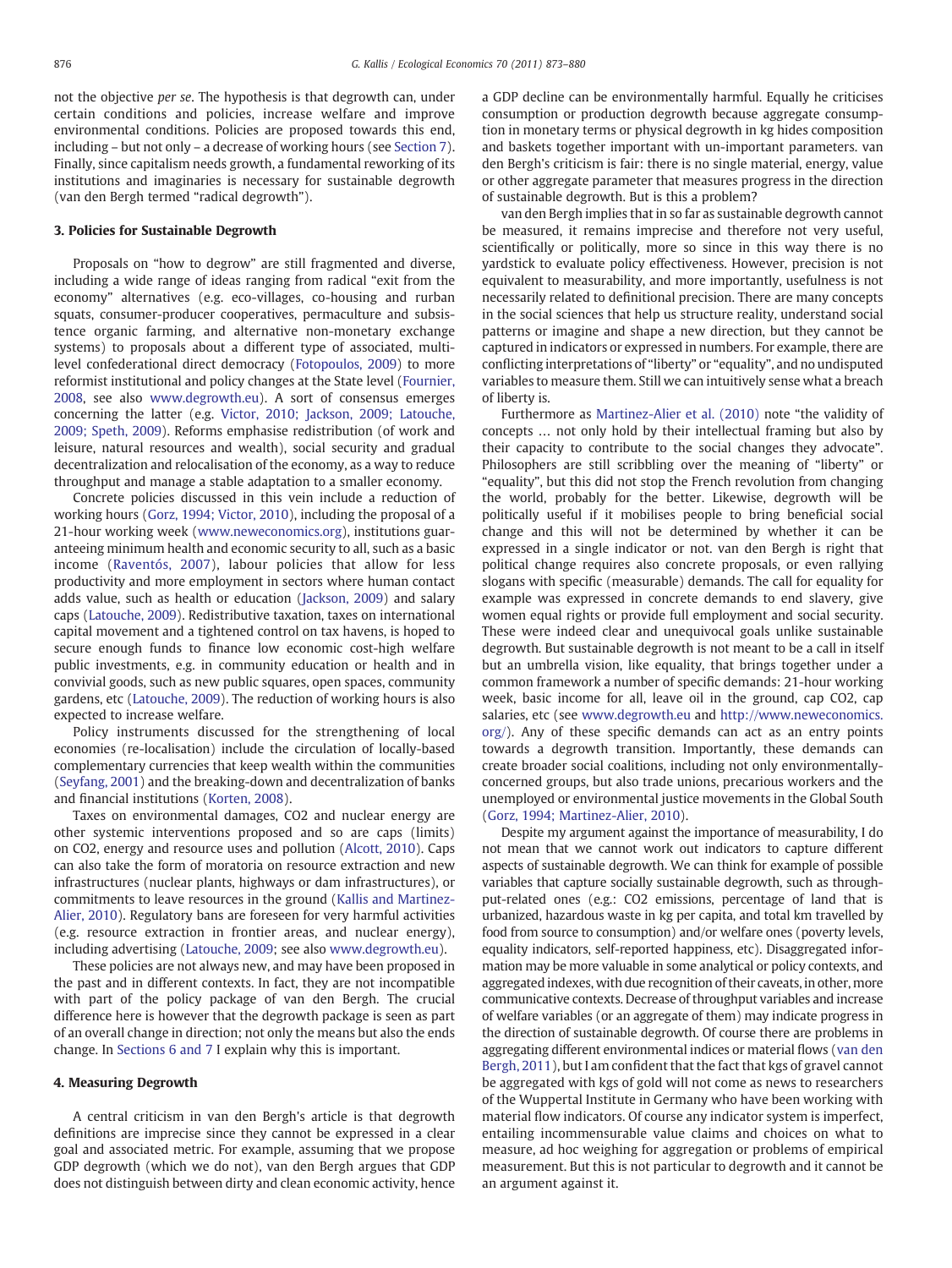### <span id="page-4-0"></span>5. Agrowth or Degrowth?

van den Bergh calls for a-growth, i.e. indifference to the question of growth, in its positive or negative ("degrowth") formulation. There is indeed some contradiction in attacking growth with a term, "degrowth", that maintains it as its reference point ([Latouche,](#page-7-0) [2009\)](#page-7-0). Unfortunately, there is no way round this; atheists too have to refer to and position themselves with respect to "Theos" (God in Greek), in order to deny God's existence.

Furthermore I disagree with van den Bergh when he focuses the whole problematic about growth upon the question of the metric, GDP. Ignoring GDP is an important first step but it alone is not enough because, unlike what van den Bergh thinks, economists' and politicians' fixation with GDP is a manifestation, not a cause of society's "growth fetishism" ([Hamilton, 2003\)](#page-7-0).<sup>5</sup> It is here that the culturalist and institutional critiques of growth that are an essential part of the degrowth debate become relevant (e.g. [Castoriadis, 1985\)](#page-6-0). The striving for more and more money and material wealth at the personal and national level precedes the notions of "growth" or "GDP". The fetishism of growth is broader than the fetishism of GDP and has deep structural (political– economic) and cultural roots that interconnect the macro level of financial, property or labour institutions to the micro level of individualistic, utilitarian values and imaginaries ([Castoriadis, 1985](#page-6-0)). While economists and their tools have played an important role in structuring and legitimating the idea of growth ([Mitchell, 2002](#page-7-0)), we are fetishizing their power if we don't see behind them the structures that have made economic growth the dominant social, political and individual objective. The social imaginary of "growth" plays in capitalist societies the role that religion played in pre-capitalist ones [\(Castoriadis,](#page-6-0) [1985](#page-6-0)). Economists may well be the priests of the religion of growth [\(Nelson, 2001](#page-7-0)). [van den Bergh's \(2009\)](#page-7-0) battle to convince mainstream economists to ignore growth is admirable, but I am afraid he is trying to convert priests to agnostics.

Serge Latouche, one of the primer exponents of degrowth, has also called for a-growth. But his is not a call for ignoring a particular indicator (GDP), or convincing economists about its faults. Latouche's "a" is an active "a" as in atheism, not one of indifference, as in "agnostic".<sup>6</sup> Latouche means escaping culturally, materially and politically from the dominant mode of thinking of "economism" ([Kallis et al., 2009](#page-7-0)). Latouche calls for a "decolonization of the imaginary", an active process of liberating thought, desires and institutions from the logic of growth, productivism and accumulation for accumulation's sake. In fact, in my view the English prefix "de" represents better the active nature of this liberation process: we have to get rid of the imperative of growth, institutionally and mentally, it won't go away just by ignoring it. The "de" in degrowth is therefore not only a "de" for throughput decline, but also a "de" for cultural and institutional decolonization from economism and the religion of growth ([Bayon et al., 2010](#page-6-0)).

#### 6. Market Solutions and Economic Restructuring

As an alternative to degrowth strategies, van den Bergh reinstates an environmental economist's perspective that product and service prices need to reflect much better environmental and climate externalities, which will then force people to change their behaviour. He argues that rather than trying to govern a reality that is too complex to comprehend and plan it to specific outcomes of reduced consumption, it is better to "cap-and-trade" or price externalities, sending signals to consumers, which in turn will lead the economy to a qualitative shift from polluting to clean activities, what he calls "economic restructuring". van den Bergh suggests that we should remain agnostic about the impact of such restructuring on growth both because we cannot predict what will happen and because being explicit about the possibility of degrowth will undermine the adoption of the policies. I disagree for six reasons:

- 1. As explained above, if we take technological optimism out of the picture, I fail to imagine ways of a restructuring (through a CO2 cap or otherwise) that will not involve significantly less economic activity and a decline of GDP and incomes. I suspect that the undefined qualitative change of behavioural shifts that van den Bergh expects will resemble what we define as sustainable degrowth, i.e. a society with frugal consumption and downshifted, more localised economies. I prefer to call things with their name and make clear that this is what we are aspiring to, more so since in this way we will have to debate how to make the descent smooth [\(Odum and Odum, 2001\)](#page-7-0). There is no political gain to be made by hiding consequences from people and pretending that maybe we can have the cake and eat it all. On the contrary there is a high risk of tactic agnosticism backfiring if and when people experience a loss of income or material comfort to which they did not consent.
- 2. There is general scepticism within the degrowth movement concerning policies that involve the institutionalization of new markets for goods and services that were previously not treated as commodities (e.g. domestic work, and ecosystem services). The substitution of money relations for social relations which were not mediated by the profit motive is seen as problematic per se, and responsible for cultural and spiritual degradation. Also following [Polanyi \(1944\),](#page-7-0) there is concern that the commodification of nature and labour, "fictitious commodities" that are not produced for market exchange, is at the heart of economic and social crises. However, whereas there is agreement on the need to set limits to the social domains upon which market rationality applies ([Gorz,](#page-6-0) [1994](#page-6-0)), there is also pragmatism in that some environmental bads, such as CO2 emissions, may need to be priced and taxed, if they are to be reduced [\(Latouche, 2009](#page-7-0)).
- 3. Unlike what economic models and graphs assume, prices are not necessarily a smooth or automatic mechanism of adaptation. Even if prices change gradually, oil or CO2 are such vital elements of the economy that there is risk of shocks and unpredicted non-linear effects. Some analysts link the current economic crisis and this of the 1970s to the hike in oil prices [\(Hall and Day, 2009](#page-7-0)). There is much to say in favour of the traditional planning perspective in terms of adaptation (see [Section 8](#page-5-0))
- 4. Arguments in favour of prices are often tautological, as market prices are by definition more efficient than so-called "command and control" instruments, since economists define efficiency in terms of the degree of allocation by market prices. The evidence however suggests that regulation may also be effective; the Montreal protocol for example that regulated the phasing out of ozone-depleting substances has been relatively more successful than the emissions trading-based Kyoto protocol ([Velders et al.,](#page-7-0) [2007](#page-7-0)).
- 5. Changes in energy or resource prices, and by extension food prices, are likely to affect unevenly the most vulnerable segments of the population (e.g. energy poverty, and famine). Some economists argue that we should distinguish between efficiency and distribution and change prices irrespective of equity impacts, taking care of distribution separately. Experience however tells us that this is seldom done. We need a comprehensive policy package of

<sup>5</sup> Imagine for example a scenario under which governments follow a type of "Sarkozy Commission" proposal and substitute GDP with new well-being indicators (convenient indeed for governments in a period of stagnant or declining incomes). Would this change much in terms of government, firm or individual strategies? Firms will still need growing profits to survive in a competitive environment, individuals will need higher salaries to be secure and continue enjoying access to what is valued by their peers, and governments will still need more money to pay for their growing expenditures. van den Bergh implies that he has no problem with the pursuit of money at all levels in so far as ecological limits are set. The question is then whether the pursuit of money can be sustained and subordinated within such limits, or whether it unleashes a dynamic that will make sure that no limits stand in the way of profits.

<sup>&</sup>lt;sup>6</sup> I owe this observation as well as many of the ideas exposed in this section to Giacomo D'Alisa.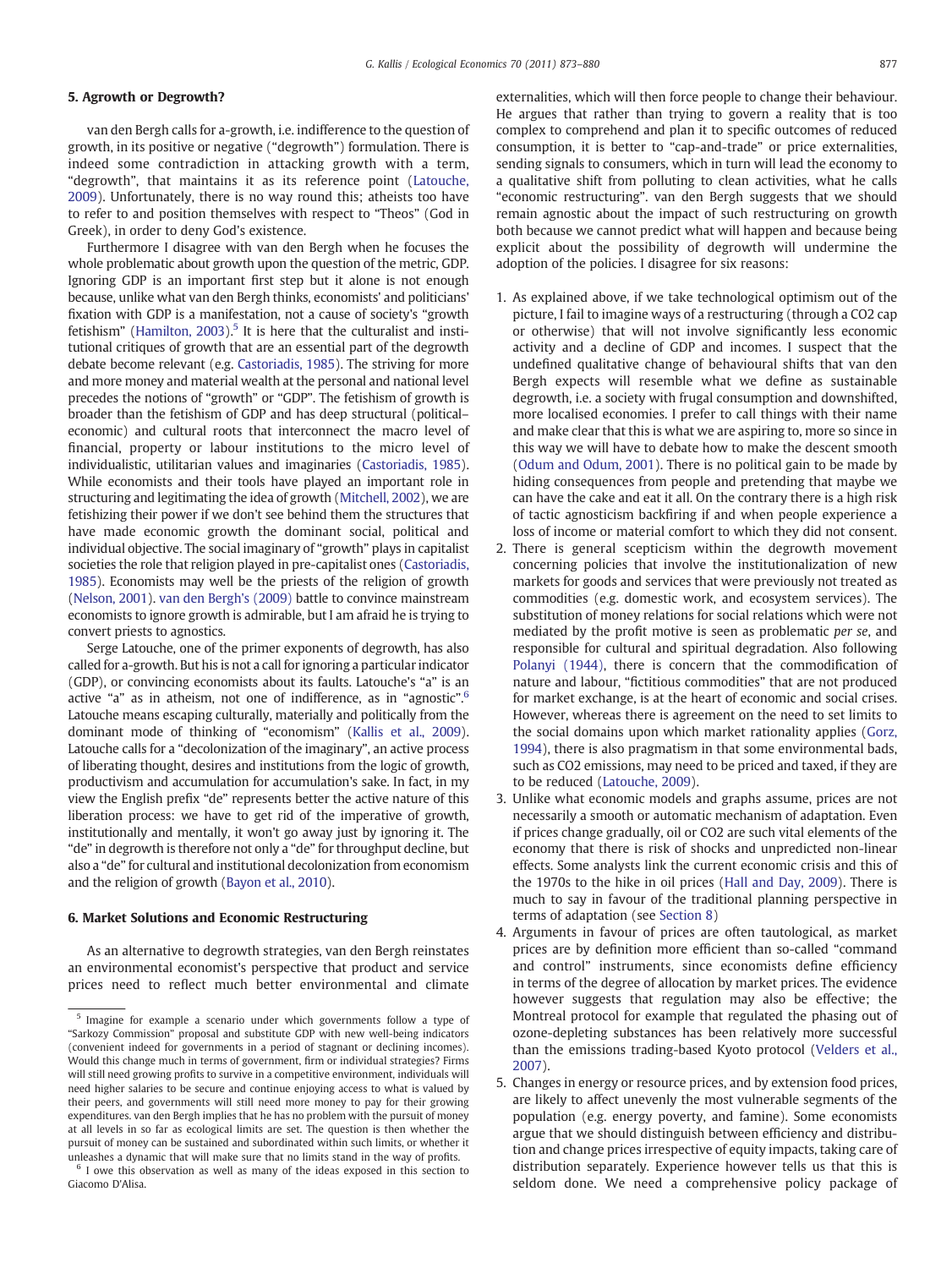<span id="page-5-0"></span>environmental, social and economic reforms (such as reduced working hours, basic income and health coverage) that will make sure that the costs of the transition are not unequal distributed and no one falls out of society's safety net.

- 6. Caps and taxes on environmental damages are likely to increase the cost of many growth-producing activities, which will have to internalise and account for, otherwise displaceable, costs. Many activities that form the core of the current economy (e.g. plastics, heavy metals, and big oil) would have never come to be if they had to pay for their externalities (more so inter-generational ones). As [Latouche \(2009, 74\)](#page-7-0) comments, perhaps exaggerating to make a point, "with proper prices, civil aviation would come to a halt, and there would probably not be many cars on the world". Such "costs" and impacts are precisely why polluters are seldom seriously asked to pay and why caps are seldom set at significant levels. As a result, within the current profit-driven political–economic system, the cap-and-trade schemes that end up being accepted and implemented are often lightly regulated ones with low caps, which offer new outlets for accumulation, but little much else (see [Spash](#page-7-0) [\(2010\) and Swyngedouw \(2010\)](#page-7-0) for the case of carbon trading).
- 7. Externalities are cost-shifting successes [\(Martinez-Alier, 2002](#page-7-0)). It is naive to think that internalising them is just a matter of "policy" and can be done without significant political and social change. [Latouche \(2009, 75\)](#page-7-0) puts it vividly: "a politician who would propose such a programme and implement it when elected would be killed before the week was out". Some polluters are more likely to recourse to violence than pay for their environmental or social externalities ([Martinez-Alier, 2002](#page-7-0)). Powerful interests will not sit back quietly, accept environmental caps and taxes and adapt to van den Bergh's "economic restructuring". On the contrary, they will use their political muscle and benefit from the potential impact on the poor to form cross-class alliances to repeal serious reforms.

A degrowth agenda would face even more resistance from the same quarters. But degrowth is not a "policy"; it is framed as a political alternative that seeks a popular mandate for radical changes (including caps and environmental taxes). The question then is whether such an alternative could ever become popular. To this question I now turn.

#### 7. Social and Political Change

Sustainable degrowth is a multi-faceted political project that aspires to mobilise support for a change of direction, at the macrolevel of economic and political institutions and at the micro level of personal values and aspirations. Income and material comfort is to be reduced for many along the way, but the goal is that this is not experienced as welfare loss.

van den Bergh is sceptical about the political feasibility of this proposal. Beyond arguments and opinions, both of us, an economist and an environmental scientist, have to read and learn from historians and social scientists that have studied big social and political changes. But let me discern our differences on how we see social change happening, and hence clarify the debate over the feasibility of the degrowth proposal.

In van den Bergh's implicit mental model of political change there are scientists, politicians, and the people. The role of scientists is to convince politicians and people about what needs to be done. Ideas such as degrowth that are unlikely to be accepted by "mainstream" scientists and hence politicians should be avoided, since they are likely to remain a marginal rearguard.

There are two problems with this. First, van den Bergh sees scientists and their proposals ("policies") in isolation from the political-economic system of politicians and vested interests within which such proposals come to operate, and of which scientists themselves are part of. Economists are not unbiased observers or developers of metrics; they are key players in the perpetuation of the growth economy and imaginary.

Second, in van den Bergh's implicit model, it is to powerful politicians we should all, scientists and civil society, appeal to. From such a perspective, which takes the current distribution of power as granted, there is little hope for a degrowth proposal. However, there is an alternative viewpoint, according to which big social change never appeals to the "kings" and "priests" of the time. Revolutionary changes, in society or science, are often punctuations after big periods of stasis or development locked in a paradigm ([Kuhn, 1962](#page-7-0)). Crises and quick reversals of what was perceived as the normal direction of things [\(Davies, 1962\)](#page-6-0) open windows of opportunity for change. As [Wallerstein](#page-7-0) [\(2010, 141\)](#page-7-0) puts it: "when the system is far from equilibrium … small social mobilizations can have very great repercussions". According to [Korten \(2008\)](#page-7-0) mobilisations start with a "new cultural story" initially a conversation among a few, that gradually comes to challenge an established paradigm that seemed previously unmovable. In the gap and loss of meaning created by a crisis, such new stories may be seen to offer more convincing explanations and directions for action. Small, but accumulating, actions stemming from the initial conversations create gradually a new reality and give a concrete expression to the benefits of a different way of doing things. The new cultural story and the alternative, liberated social spaces and practices that embody it connect disparate people across interests and generate a social movement of thought and practice. As liberated spaces expand people lead and leaders (old and new ones coming in power) follow and respond [\(Korten, 2008](#page-7-0)).

The movement for degrowth is much more in accordance with Korten's model of revolutionary social change [\(Fournier, 2008; Baykan,](#page-6-0) [2007](#page-6-0)), than the more technocratic model underlying van den Bergh's view. Scientists working on degrowth counter a false cultural story (growth as progress) and work to construct a new even if imperfect one (sustainable degrowth). Scientists are in conversation with practitioners and activists "escaping the economy" – ([Cattaneo and Gavalda, 2010\)](#page-6-0) – who embody degrowth ideas in new material spaces. Scientists and practitioners network to experiment, creating new spaces, intellectually and physically.<sup>7</sup> A movement may grow which will extend this new alternative cultural story, build alliances with other similar cultural stories and movements, and in the void opened by the current crisis, create a convincing and popular alternative.

In my view, climate change and the creation of a low-carbon society require such a revolutionary social change (not in the sense of violent, but in the sense of fast and dramatically different), rather than the marginal one – politically speaking – implied in van den Bergh's model. van den Bergh proposes an ambitious policy agenda, but offers no associated ambitious political proposal on how could this become possible (or an explanation why the same proposals have been on the table for so many years without being effectively implemented).

#### 8. Feasibility and Acceptance

A State that institutes salary caps, sets strict emission caps, increases taxes to the rich or bans advertising will need some muscle. But there are currently strong and intensifying interdependencies between politicians and private interests, not least through the funding of political parties, which themselves depend on a growing economy. For some the control of governments by vested private interests marks the end of democracy and the dawn of an era of oligarchy ([Kempf, 2010](#page-7-0)). The degrowth proposal is at odds with such tendencies, as it insists in the possibility to bring radical – ecological and redistributive – change through parliamentary democracy (see [Latouche, 2009\)](#page-7-0). We cannot

<sup>7</sup> The second international conference on degrowth followed a novel format whereby scientists and practitioners discussed in facilitated working groups policies for degrowth and research priorities (see [www.degrowth.eu](http://www.degrowth.eu)).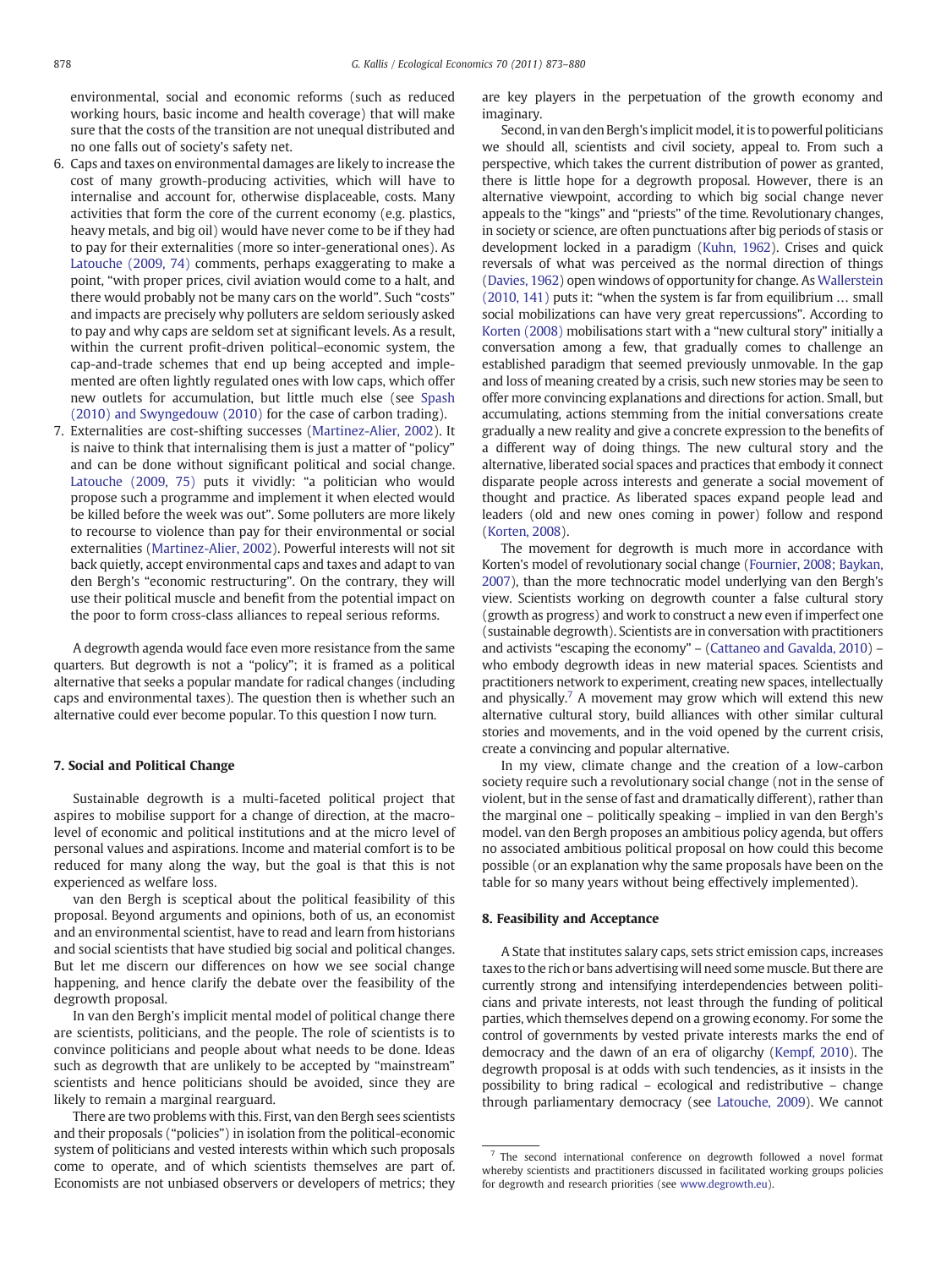<span id="page-6-0"></span>surrender a priori the possibility of a non-totalitarian, popularly elected government with a mandate to redistribute and plan in the direction of sustainable degrowth. In the past we have had reasonable democratic planned economies that boldly redistributed surpluses from private consumption to public goods. Mike Davis (2007) documents how the U. S. economy was refashioned in a stroke to fight fascism: as investments were shifted from private consumption to the public war machine, cars were shared, hitchhiking became a popular way of transport, bicycles made a comeback, urban food gardens multiplied and recycling and thrift reached unprecedented levels. As a voluntary communal spirit reigned, conspicuous consumption became socially ostracised (exhibiting publicly that you are rich remained unpopular well into the 1970s). It is a manifestation of the colonization of our imaginary that we now consider infeasible any bold collective attempt to plan our way out of the ecological catastrophe. As philosopher Slavoj Zizek puts it, it is much easier for us to imagine the end of the world than serious social change.

van den Bergh is sceptical also of the prospect of individuals opting voluntarily for living a simpler and more frugal life (much less to fight politically to demand it). In his view, the image of the hunter–gatherer cannot appeal to a society of locked-in shopping mall consumers, more so given the biological – evolutionary – roots of selfish, conspicuous consumption. First, since this is a common – and easy – criticism, let me make clear that the hunter–gatherer or the caveman are not the ideal human subjects of degrowth. In my view, it is the convivial yet simple and content, enlightened human (my own preference goes for Kazantzakis' fictional hero "Alexis Zorbas"). Degrowth does not imagine turning back the clock to an idealized past that may have never existed, but using the capacities we have developed to create a mature future of being content with little material, but abundant relational, goods ([Latouche, 2009\)](#page-7-0). The desire for a simpler, secure and more communal life resonates with a large part of the population, well beyond radical environmentalists.

Whereas social positioning and the desire for differentiation might as well be programmed in our genes, this does not need to take necessarily the shape of an endless rivalry for material accumulation. Ceremonial sport competitions are a much nobler and cleaner way to channel rivalry and status differentiation for testosterone-filled males. Anthropologists document the multiple forms rivalry has taken in human societies from gift-giving to self-sacrifice as the ultimate honour. Conditioned by genes, cultures still decide. Our capitalist culture does select for material possession, but the driving force is the structural imperative of the system to grow or die, not the genes of the people. The positional quest for wealth in our "affluent society" is linked to state policies that have shifted investments from public to private goods (Galbraith, 1998), in order to maintain at all costs private accumulation. Precisely because there are "complex factors of lock-in" [\(van den Bergh, 2011](#page-7-0)), we need to plan systemic change. People were alright without shopping malls and televisions a few decades back, and rest sure they will so be if they have to live without them in the future.

#### 9. A Common Ground

In this article I argued that in these times of crisis we need a new story-line and vision; a new political project, not individual environmental policies, increasingly rejected because of their "cost on the economy". Sustainable degrowth does away with economism and growth and offers such a promising vision which is cohesive enough for the purpose. The vision is one of a society with a stable and leaner metabolism, where well-being stems from equality, relation and simplicity, and not material wealth. The hypothesis is that this vision, and the transition to it, is doable. And the research challenge is to study the conditions under which this hypothesis may turn out true.

A central difference with van den Bergh originates in our assessment of the relationship between throughput, growth and welfare. A key question is whether the past correlation between throughput and GDP, and the failure of absolute decoupling suggest a more structural correlation between the two. This is a fertile area for theoretical and empirical research.

Even if we disagree in much with van den Bergh, we share a defiant optimism in the face of generalized pessimism, if not despair. And we share some common remedies (e.g. international climate change agreement, reduced working hours, and controls on advertising). Although in my view such policies require radical political change of the sort explained above if they are ever to be seriously implemented, I do not suggest waiting for this before we start researching or promoting them. Numerous interesting questions emerge including for example, the effectiveness of reduced working hours schemes and their implications for social security; the feasibility of reduced working hours in a context of peak-oil; the effects of possible income and resource tax reforms; policy packages to account for the distributive consequences of environmental taxes or resource caps; modelling of the conditions under which international cooperation might emerge and the attributes of workable governance schemes; effective tools for regulating advertising, while allowing free communication, etc. Our exchange raises also the need for an ecological macro-economics linking environmental and sustainability issues to the "big" themes of the economy: inflation, debt, finance, banks and currencies. What sort of financial or monetary institutions do we need for a de- or non-growing economy?

Such fundamental questions about the core institutions of capitalist economies were not addressed under the framework of "sustainable development". Even if degrowth wanes as a scientific or political project and the truths and desires it represents find expression in a new keyword, its long-lasting legacy will be that it brought important questions back on the table.

#### Acknowledgements

Thanks to Jeroen van den Bergh for his comments to various drafts of this article and for the numerous discussions we have had. My ideas owe a lot to conversations with Joan Martinez-Alier, Giacomo D'Alisa and Francois Schneider as well as tens of hours of Monday evenings spent joyfully with the Barcelona degrowth reading group.

#### References

- Alcott, B., 2010. Impact caps: why population, affluence and technology strategies should be abandoned. Journal of Cleaner Production 18 (6), 552–560.
- Baykan, B.G., 2007. From limits to growth to degrowth within French green politics. Environmental Politics 16 (3), 513–517.
- Bayon, D., Flipo, F., Schneider, F., 2010. La décroissance, 10 questions pour comprendre et en débattre. Editions La Découverte
- Castoriadis, C., 1985. Reflections on "rationality" and "development". Thesis. 10/11, 18–35. Cattaneo, C., Gavalda, M., 2010. The experience of rurban squats in Collerola, Barcelona: what kind of degrowth? Journal of Cleaner Production 18 (6), 581–589.
- D'Alessandro, S., Luzzati, T., Morroni, M., 2010. Energy transition towards economic and environmental sustainability: feasible paths and policy implications. Journal of Cleaner Production 18 (6), 532–539.
- Daly, H.E., 1996. Beyond Growth: The Economics of Sustainable Development. Beacon Press.
- Davies, J.C., 1962. Toward a theory of revolution. American Sociological Review 27 (1), 5–19.
- Davis, M., 2007. Home-front ecology. What our grandparents can teach us about saving the world, Sierra Magazine, July/August 2007.
- Douthwaite, R., 2010. Why the global debt burden means there will be no recovery. Proceedings of the 2nd International Conference on Economic Degrowth for Ecological Sustainability and Social Equity.
- Fotopoulos, T., 2009. The Multi-Dimensional Crisis and the Inclusive Democracy. IJID Publications.
- Fournier, V., 2008. Escaping from the economy: the politics of degrowth. International Journal of Sociology and Social Policy 28 (11/12), 528–545.
- Galbraith, K., 1998. The Affluent Society. Houghton Mifflin, New York.
- Georgescu-Roegen, N., 1973. The entropy law and the economic problem. In: Daly, H.E. (Ed.), Economics, Ecology, Ethics: Essays toward a Steady-State Economy. W.H. Freeman, San Francisco.
- Gorz, A., 1994. Capitalism, Socialism, Ecology. Verso, London.